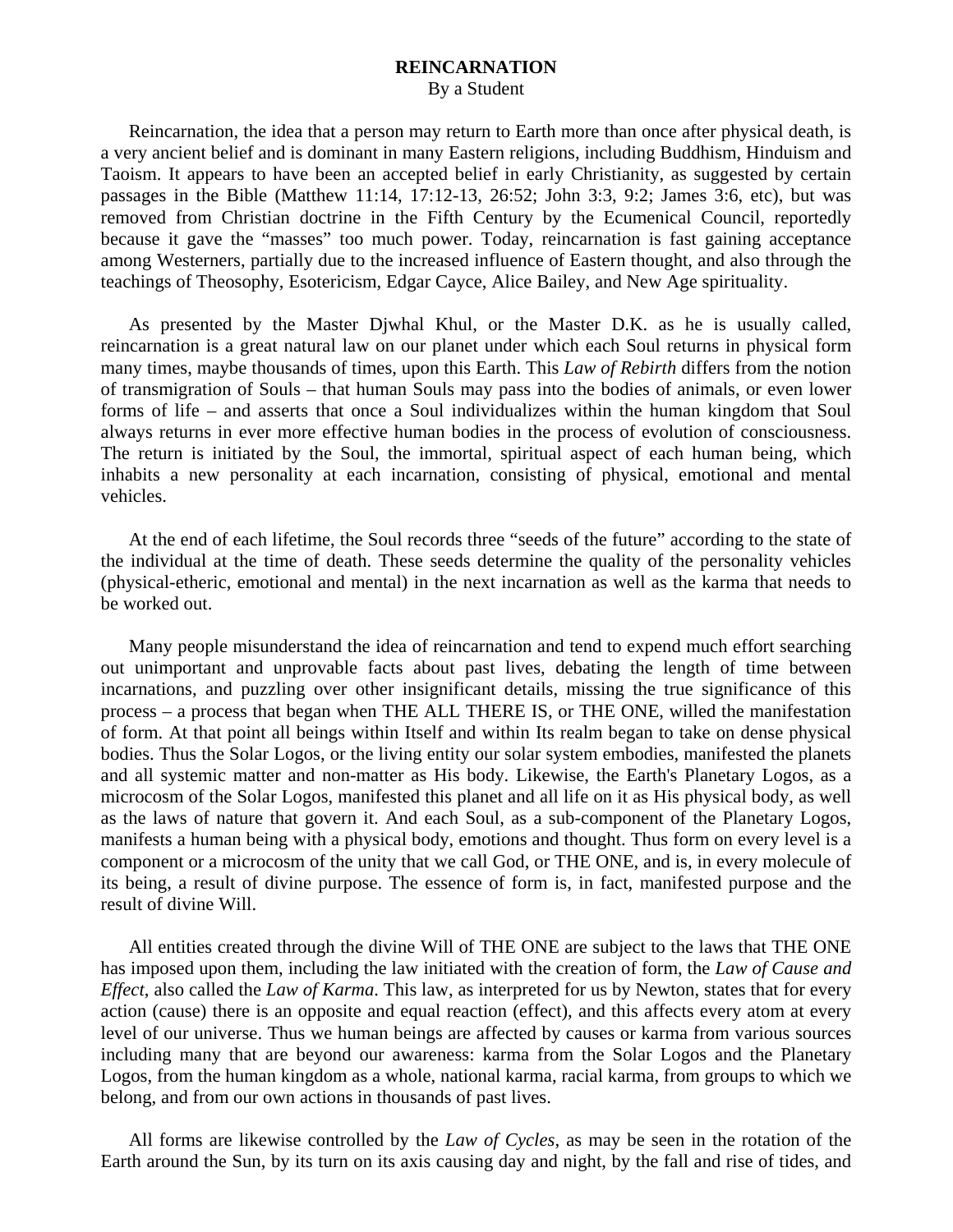by the birth/death cycle of physical incarnation itself. Likewise, all living beings are controlled by the *Law of Evolution*, the instinctual desire to progress, to evolve into more complex and refined beings, to achieve perfection in material form.

 Through the *Laws of Rebirth, Evolution, Karma* and *Cycles,* we and all other species have gradually evolved to our current state. In the early days, large groups of forms – plants, animals and later humanity – came in and out of manifestation in a natural cyclic rhythm. At first humans were quite animal-like, being mainly conscious of a body and physical environment, and surviving on mere instinct, not having developed emotions or mind.

 As the group cyclic reincarnation continued, humans gradually acquired responsiveness to finer sensations and desire, and as the physical and emotional aspects eventually merged, humans were able to attain that which was desired. It was aspiration for things of material form that determined the next incarnation. Even today, those who are predominately emotionally and physically oriented, who are not taking responsibility and attempting to control their lower urges, are unconsciously carried forward on the tide of human evolution. The activities of the reincarnating group as a whole predispose its future, for group karma, not individual, rules in this case.

 History depicts how humanity has learned to discriminate between self and not-self, good and bad, spirit and body, love and hate, and has developed the ability to think. By learning to think, a person frees himself somewhat from group karma, but also acquires the ability to create karma, such that each action creates an obligation that at some point will come to fruition or be repaid. It is now these causes that keep one upon the "great wheel of rebirth." If one thinks or acts in an evil way, one would again face evil at some future time, and if one thinks or acts very unselfishly and lovingly, positive results would be the repayment.

 And so today we continue to evolve. After many lifetimes, one becomes aware of the spiritual self, the Soul, and one begins to tread the self-created "Path of Return," the return to THE ONE. Many lifetimes are spent in a battle of Soul vs. personality control before eventually coming to understand the *Law of Cause and Effect*, learning that we are, in actuality, all a part of THE ONE. In time one learns to detach from events in this world, controlling thoughts and actions, and thus avoiding the creation of negative karma. And one eventually allows the Soul to guide the personality and work through old karma. As one detaches from form and renounces the desire for the personality-based life of this world, one is freed from karma and is no longer required to return to earthly incarnation.

 But the Soul-infused individual, having gained knowledge and understanding of God's Plan for us, often chooses to return to help implement the Plan. One may incarnate to perform some specific service for a more advanced entity, to bring healing energy of a certain type to a group or individual, or to serve those less advanced Souls who need inspiration from a more evolved Soul. Having achieved "Christ-like perfection" and having acquired full consciousness of his Soul group and of the Soul in all forms, one returns in unconditional love as a service to humanity and to the Hierarchy.

The Law [of Rebirth] exists; of the details of its working we know as yet nothing. …When Christ reappears, our knowledge will become more true and realistic; we shall know that we are eternally related to the souls of all men, and that we have a definite relationship to those who reincarnate with us, who are learning with us the same lessons and who are experiencing and experimenting with us. This proven and accepted knowledge will regenerate the very sources of our human living. We shall know that all our difficulties and all our problems are caused by our failure to recognize this fundamental Law, with its responsibilities and obligations; we shall then gradually learn to govern our activities by its